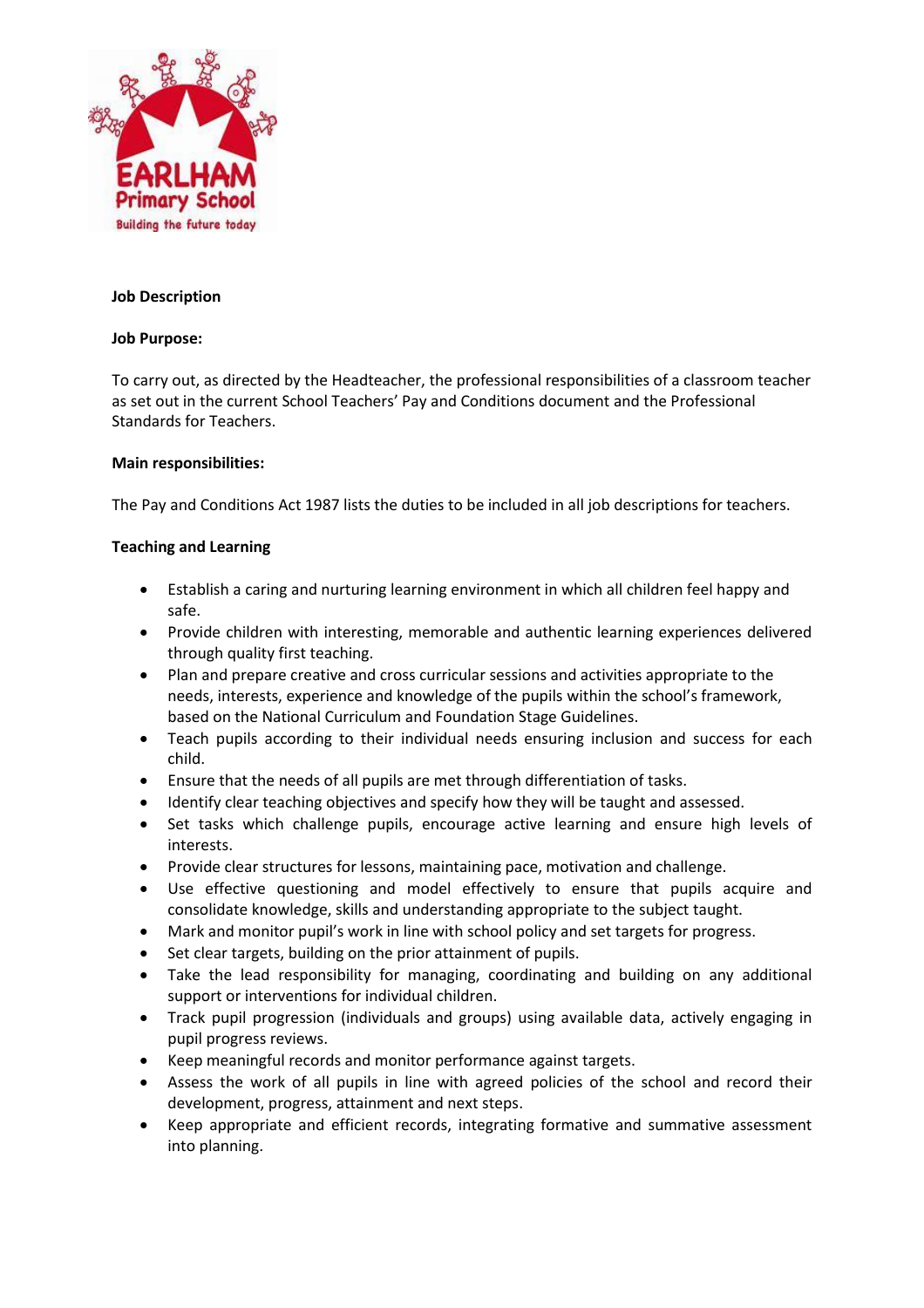- Apply the principles of assessment for learning, in particular, giving quality feedback to children and using information gathered to inform planning.
- Work with school leaders to track the progress of individual children or groups and intervene when pupils are not making progress.
- Report to parents / carers on the development, progress and attainment of pupils.
- Use a range of strategies to ensure that children are focused on learning including behaviour management.
- Develop relationships with and between pupils ensuring that all children thrive.
- Promote a creative and collaborative working environment.
- Evaluate and reflect on own teaching practice and make improvements where required in order to optimise pupil progress and enjoyment.
- Make effective use of ICT to enhance teaching and learning.
- Provide and maintain stimulating classroom environments where resources can be accessed appropriately to facilitate learning.
- Display pupil's work in an attractive, informative and interactive way to promote learning.
- Effectively lead, organise, direct and supervise support staff within the classroom
- Attend and participate in meetings which relate to the school's management, curriculum, administration or organisation.
- Communicate and co-operate with specialists from outside agencies.

# **Partnerships**

- Work in partnership with colleagues and with the year group team in order to foster and maintain positive working relationships and whole school ethos.
- Establish and maintain good relationships with colleagues and model these for pupils.
- Be sensitive to colleague's needs and feelings and maintain professionalism at all times.
- Communicate effectively with other teachers and support staff to ensure that all relevant information is shared.
- Treat all colleagues equally and collectively support new team members.
- Build and maintain positive relationships with parents and carers, ensuring that they are well informed about their children's progress and well-being.
- Contribute to constructive team-building amongst teaching and non-teaching staff, parents, carers and Governors.

# **Professional Development**

- Keep up-to-date with current educational thinking and practice by attending relevant training and by carrying out own research.
- Participate in Appraisal and Pupil Progress Reviews as arranged by the Headteacher.
- Take a full and active part in the life of the school by e.g. attending, organising and supporting special events.

# **School Development**

- Actively participate in professional development, keeping up to date with current developments in primary education.
- Be active as a learner within the school setting e.g. participating in peer coaching and CPD opportunities and acting on advice given.